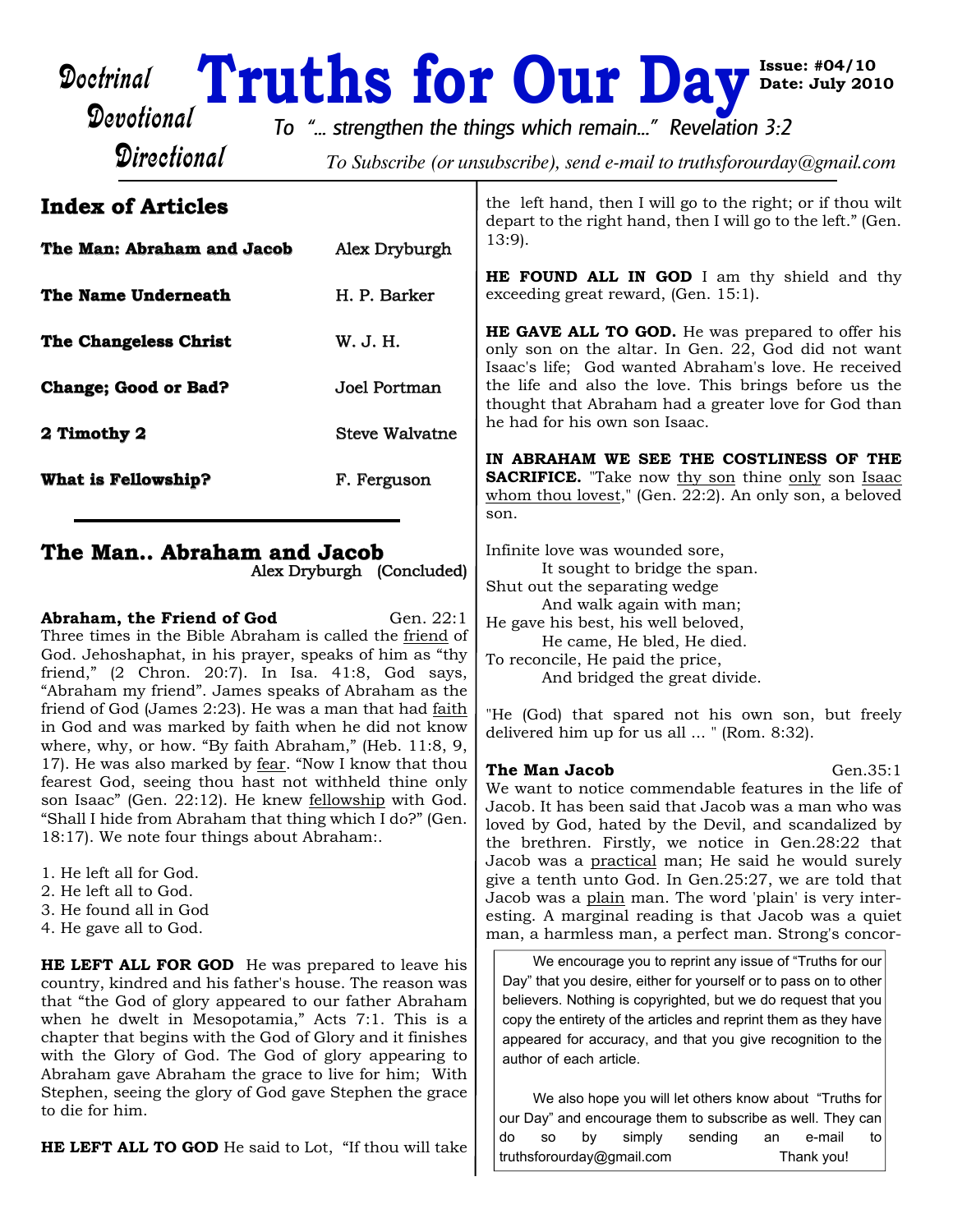dance shows us that the word 'perfect' is the word that is used concerning Job, who was a "perfect and upright man" (Job 1:1), the same word used concerning Jacob.

Then we have Jacob, the pilgrim. He dwelt in tents. Then in Hos. 12:3, we read that Jacob had power with God. The margin says that Jacob was a prince, or behaved himself princely. Then in Heb. 11:21, we see Jacob as the priestly man. The word 'worship' is only used of Jacob in Hebrews 11. "He worshipped leaning upon the top of his staff." Jacob was a man who blessed Pharaoh in Gen. 47:10. In Gen. 48:15, He blessed Joseph. In Heb. 11:21, He blessed the two sons of Joseph. Finally, he was a man who blessed God.

# **The Name Underneath**

H P Barker

Long ago there lived in the land of Egypt an architect named Cnidius. He was employed by the Pharaoh of that day to build a watch-tower to warn mariners from certain dangerous rocks upon the coast. When the tower was nearly finished, Cnidius had his own name engraved on a stone in the wall, and then covered it with plaster. On the outside of the plaster he inscribed in golden letters the name of Pharaoh.

The cunning architect knew very well that as the years rolled by the waves would wash away the plaster, and that then his own name would stand out before the eyes of men, and be handed down to successive generations. His motive is apparent. Self– love and the desire for fame were uppermost in his heart, though carefully veiled under disguise of service to his king.

In the balances of the sanctuary motives weigh very heavily. Words and deeds are weighed, but motives, secret desires and intentions, the designs of the heart, outweigh them all; and at the judgment seat of Christ, when our lives are passed in review under His searching eye, motives will be of much account. "The fire shall try every man's work," and the Lord will take up the question with His servants as to "how much every man had gained by trading." But the question will not only be, "How much?" but, "Of what sort?" (1 Cor. 3:13) The valuation in that day will be made according to quality as well as quantity. And the quality depends on the motives.

It is easy to be zealous of works that are called "good," and to cover our activities with a coat of plaster whereon the name of "Christ" is inscribed in large letters that all may see. But what when the plaster covering is washed off? Whose name will then be seen? Will our own names appear engraved upon the

stone that is behind the plaster? In other words, will our actions, our works, or deeds of service be found, "in that day," to have sprung from motives that will obtain the commendation of Christ, or from motives that have self as their object?

These are searching questions, and we shall do well to give them a place in our thoughts.

# **The Changeless Christ**

Hebrews 1:12; 8:8; 13:8

The permanence of the new order of things (*i.e.* of Christianity), in contrast with the temporal nature of things under the law is a prominent theme in the epistle to the Hebrews. It was necessary that those accustomed to what was visible and tangible in their worship should be taught that they were now introduced to a sphere where only faith was in exercise, and where the objects of faith were not less but more real than those specially before Old Testament saints. Yet not only did the remnant of Israel, "according to the election of grace," need to be enlightened as to the immutable basis upon which all the spiritual blessings of the believer are founded, but the saints of every succeeding age have and do find amazing comfort in the remembrance that the whole christian edifice is reared upon the Impregnable Rock, Christ Jesus.

It was always the ordinary expectation of the Jew that Messiah, when He came, would bring in something lasting as well as blessed. As the people said to the Lord, "We have heard out of the law that Christ abideth forever" (John 7:34). But the cross seemed to put an end to all such hopes. And so in point of fact it did, as far as present earthly realization was concerned. But through the superabundant grace of God it nevertheless became the introduction to heavenly blessings, which were on that account so much the more real and permanent.

This is the central theme of the epistle to the Hebrews, wherein the all-important fact is established that Jesus Christ is the One to Whom the believer has to look for every blessing he enjoys, both now and evermore; and, above all, that upon Him no change can come. The ancient system of ordinances was vanishing away to make room for the substance of which it was but a shadow. This and more the Holy Spirit unfolds in detail. But though Moses and Aaron, Elijah, and the prophets had been superseded, the work of the Man, Christ Jesus, was as changeless as His person was infinite and unvarying.

In Hebrews 1, accordingly, the glories of the Lord Jesus are set forth. And it is as the incarnate Son that He is therein viewed; for this is in keeping with an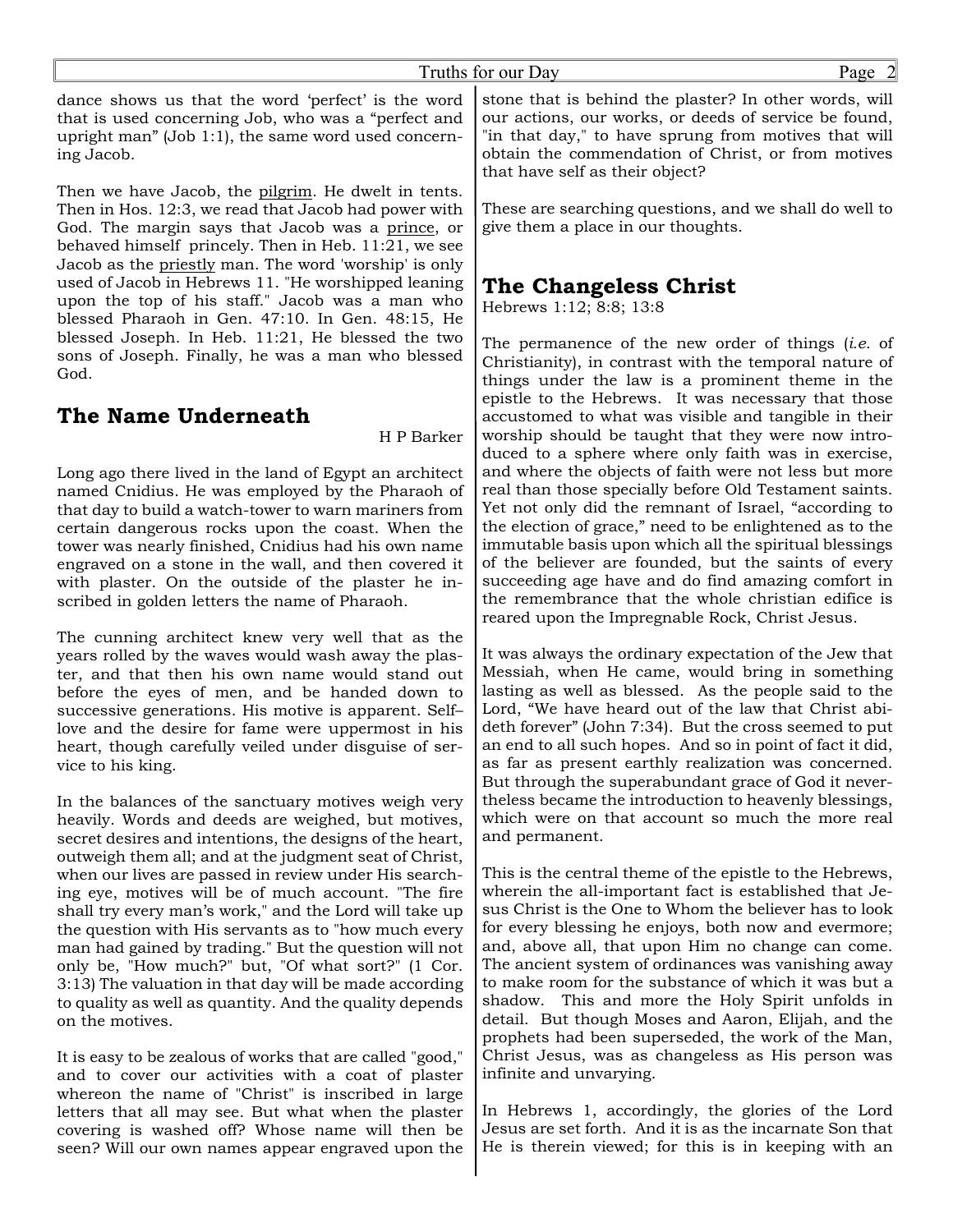epistle addressed to the remnant of that nation to whom He came as the chosen messenger of the Most High. Hence the apostle does not commence in the unthinkable ages of a past eternity as does John in the Gospel, but at the moment when Messiah was born in time as God's spokesman. How He exceeds in virtue of His intrinsic worth all that was revered under the law! For could prophets be compared for one moment with Him Who ranked as Son, Who was both Creator and Inheritor of all things, besides being now enthroned on high as the great Sin-Purger? Angels, too, He infinitely transcended. Though in grace He became a servant, the more excellent name of Son is His inalienable heritage. They, as the scriptures abundantly prove, were created for a state of servitude beyond which they can never advance; moreover by the homage they render the First-begotten when He cometh into the world, they testify to His divine superiority.

Again, the Psalms are cited to show that the Son is therein addressed as God (Ps. 45:6, 7). And as if anticipating the objection of a captious Jew that rulers and magistrates were similarly designated in the same book (Ps. 82:6), another scripture is advanced in which the incommunicable Name is ascribed to Him. "Thou, Lord, in the beginning hast laid the foundation of the earth, and the heavens are the works of thy hands; they shall perish but thou remainest, and they all shall wax old as doth a garment, and as a vesture shalt thou fold them up, and they shall be changed; but thou art the same, and thy years shall not fail" (Heb. 1:10-11, Ps. 102:25-27). "Jesus" to Him (Matt. 1:21) was not a mere appellation, as to the son of Nun, but accurately descriptive of His person and work as Jehovah the Saviour.

Indeed, the word is the more striking since it is quoted from Psalm 102., wherein the solitude and humiliation of the suffering Messiah are vividly pourtrayed. It is there we read, "For my days are consumed like smoke," and "My days are like a shadow that declineth: and I am withered like grass," and again, "He weakened my strength in the way; he shortened my days. I said, O my God, take me not away in the midst of my days" (Ps. 102:3, 11, 23, 24). This is the "prayer of the afflicted, when he is overwhelmed and poureth out his complaint before Jehovah" (Ps. 102 inscription). And this cry from the depths is immediately followed by the remarkable declaration of the immutability of His person, ascribed to him at the very moment of his apparent weakness (Ps. 102:12, 24-27). The heavens and the earth, His own handiwork, and the recognized emblems of the stability among men, shall perish in contrast with His everlasting existence.

Thus, before the Spirit of God speaks of "eternal salvation" (chap. 5:9), the "unchanging priesthood" (chap. 8), "eternal redemption" (chap. 9:12), "eternal inheritance" (chap. 9:15), the ever-efficacious sacrifice, (chap. 10), the "immovable kingdom" (chap. 12:28), the "everlasting covenant" (chap. 12:20), He reveals the wondrous truth of the person of the Lord Jesus from Whom the blessings enumerated take their character of "eternal." Because He is the same and His years unfailing, His work abides without decay. Because Jesus Christ is the same yesterday and to-day and for ever, the luster of the believer's portion in Him is undimmed, its value undiminished, and its possession unalterably secure.

How good of our God to give us (ourselves changeful in a changing scene where nothing is dependable) One Who is unchanging and in Whom we, and all we posses that is worth possessing, are secured from the depredations of the foe and from the corruption of evil within and around us. May we with tenacity of faith lay hold of this blessed attribute of the person of the Lord which alone can keep us "stedfast, immovable, always abounding in the work of the Lord," (1 Cor. 15:58).

W.J.H.

# **Change..... Good or Bad?**

Joel Portman

Changes are an integral part of life. Societal development causes adaptive changes. Growing older also forces changes in activities and lifestyle. Modern inventions have changed our way of work, transportation, information, and communication. We recognize the reality of change in many ways. Life is never static, neither is our world.

In this changing world, how much should the lives of believers change? By 'change,' we mean change in spiritual respects, practices, or methods. How much change is acceptable or Scriptural in local assemblies? Should we continue to hold to certain practices and activities, or should we be willing to change and adapt to different methods or practices? Some brethren advocate radical changes to adapt to our modern world and to utilize different methods today. Others react against any change, even resisting any alteration in the smallest point. What is right and what can we learn from God's Word?

#### **God is Unchanging**

First of all, it is comforting to believers to know that our God is the same One, who never changes, who is constant in His purposes and principles, One who we can depend on in every changing circumstance of life. He has the title of the Everlasting God, "the same, yesterday, today and forever," (Heb. 13:8). He says to Israel at the close of their sad, Old Testament history, "For I am the Lord, I change not; therefore ye sons of Jacob are not consumed," (Mal. 3:6). It was because of His unchanging and unchangeable promise made to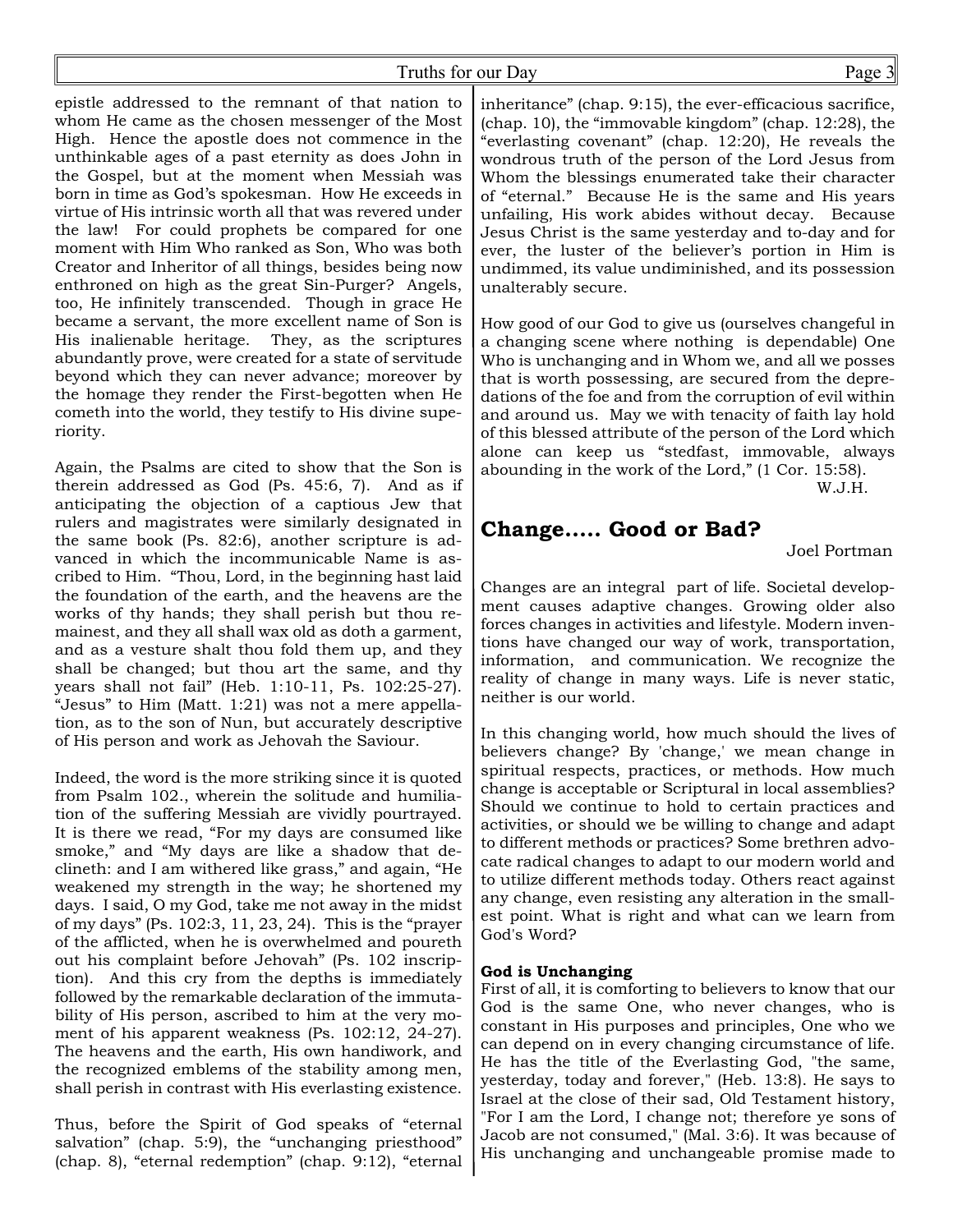Abraham (Gen. 12:2, 13:14-17, 18:17-18) that the nation yet existed and that His desires were to bless them. In Jer. 31:3, the Lord says, "Yea, I have loved thee with an everlasting love..." and on the basis of His unchanging purpose, He will yet bless, restore and establish Israel as the head of all the nations of the earth (Rom. 11:26-27). Balaam, looking on Israel from the mount, said, "God is not a man that He should lie; neither the son of man that He should repent: Hath He not said it, and shall he not do it? ... He hath blessed; and I cannot reverse it," (Num. 23:19-20). As believers today, we rest on God's unchanging purposes, the certainty of His Word and His promises to us. What has been written gives a believer confidence because it is not simply man's promises, but rather the certain Word of God that is forever settled in heaven, (Psalm 119:89). It is the work of Christ that has saved and redeemed us, and it is His Word that gives us confidence and assurance (1 Jn. 5:13). He is always true to His Word.

To say that God is unchanging does not mean that He doesn't work in different ways at different times conforming to changing circumstances. The dispensations (administrations) of Scripture indicate different ways through which God has dealt with men, as man is found under different conditions. Each dispensation has its own characteristics, and each one has proved man's failure due to sin and God's sovereign grace to fulfill His will. Yet fundamentally, God is an unchanging God, always true to Himself, never deviating from His ultimate purpose nor invalidating His own character. What He has purposed to do will be accomplished, ultimately setting a Man in dominion over the universe, even though Adam failed in the beginning.

#### **Change in the History of Israel**

Turning to the record of man's history, we learn that man has always tended to change. This is true in many ways, but we are mostly concerned with spiritual changes. Without any doubt, there were changes in Israel's mode of living as they progressed from being nomadic families to living in Egypt, then to living in the cities and villages in the land. There was change as the tabernacle gave way to the temple. There were other changes that lay within the purpose of God for His people.

However, there were changes that resulted from their departure, their failure to obey God's Word and their dissatisfaction with the path God had given them. Joy at the Red Sea crossing (Ex. 15:1-18) very quickly changed to murmuring (Ex. 15:24). Willing obedience to Moses' leadership changed into rebellion under Korah, Dathan and Abiram, (Num. 16) and refusal to enter the land (Num. 14). Eagerness to contribute to God's house (Ex. 35) changed into disdain for His offerings in Malachi 1:7-8. Examples are more numer-

ous than we can consider here, but others include their change of attitude toward the manna that God provided. No longer was it sweet and satisfying; it was like oil and they loathed it. (Ex. 16:31, Num. 11:7-9, 21:5). The manna was no different, but their attitude of dissatisfaction with God's provision made them resist eating it. Entering the land, they were commanded not to adopt the worship of the people who lived there, but in their failure to drive them out and to maintain their separation, they gradually adopted their religion as well. The idols were still evil and God hated them, but Israel no longer saw them as God did. Eventually, they wanted change in Samuel's days from God ruling over them to having a king rule over them (1 Sam. 8:4-9). Their cry was that they wanted to be like the nations around them, certainly a serious change from what God purposed, but one that He allowed. The change of the Levites' shoulders carrying the ark to the use of a cart in David's time resulted in God's judgment because of their carelessness (2 Sam. 6:3). Ahaz caused a change when he substituted an altar copied from a pagan temple for the brazen altar in the temple (2 Kings 16:10-16).

Remembering that the things concerning Israel were written for our learning and were our examples (Romans 15:4, 1 Cor. 10:11), it seems that most (not all) change that God records resulted from a change in their hearts, an alteration in their attitudes and failure in their fidelity to the Lord. When they were away from God in heart, they expressed their natural desires by wanting to adopt the practices of the heathen around them or by introducing substitutions for the simplicity and reality of God's desires. There are numerous examples of this in the history of Israel under the judges, in Jeroboam's apostasy (despite God's promises), in some of the kings of Judah, and in the latter days recorded in the prophets. The wise man in Prov. 24:21 warns his son against involvement with those who no longer fear the Lord and the king, but are rebelling, "My son, fear thou the Lord and the king; and meddle not with them that are given to change" (or "Those that seek to set aside the worship of the true God, or the authority of the true king, who represents Him," Barnes Notes) or as Adam Clark puts it, "those who are always for making experiments on modes of government, forms of religion, etc." That attitude indicates dissatisfaction with the order and pattern that God has instituted, and we see it in our world today as well.

In contrast to this, God blessed and recognized those who returned to His pattern and to obedience to His Word, such as Asa in his early days, Jehoshaphat, Hezekiah, Josiah, as well as the remnant that returned from Babylon in the book of Ezra. National recovery and the evidence of God's blessing resulted when this took place. Days of revival among the people were not the result of their adopting new patterns or activities, but rather from returning to what God had instructed them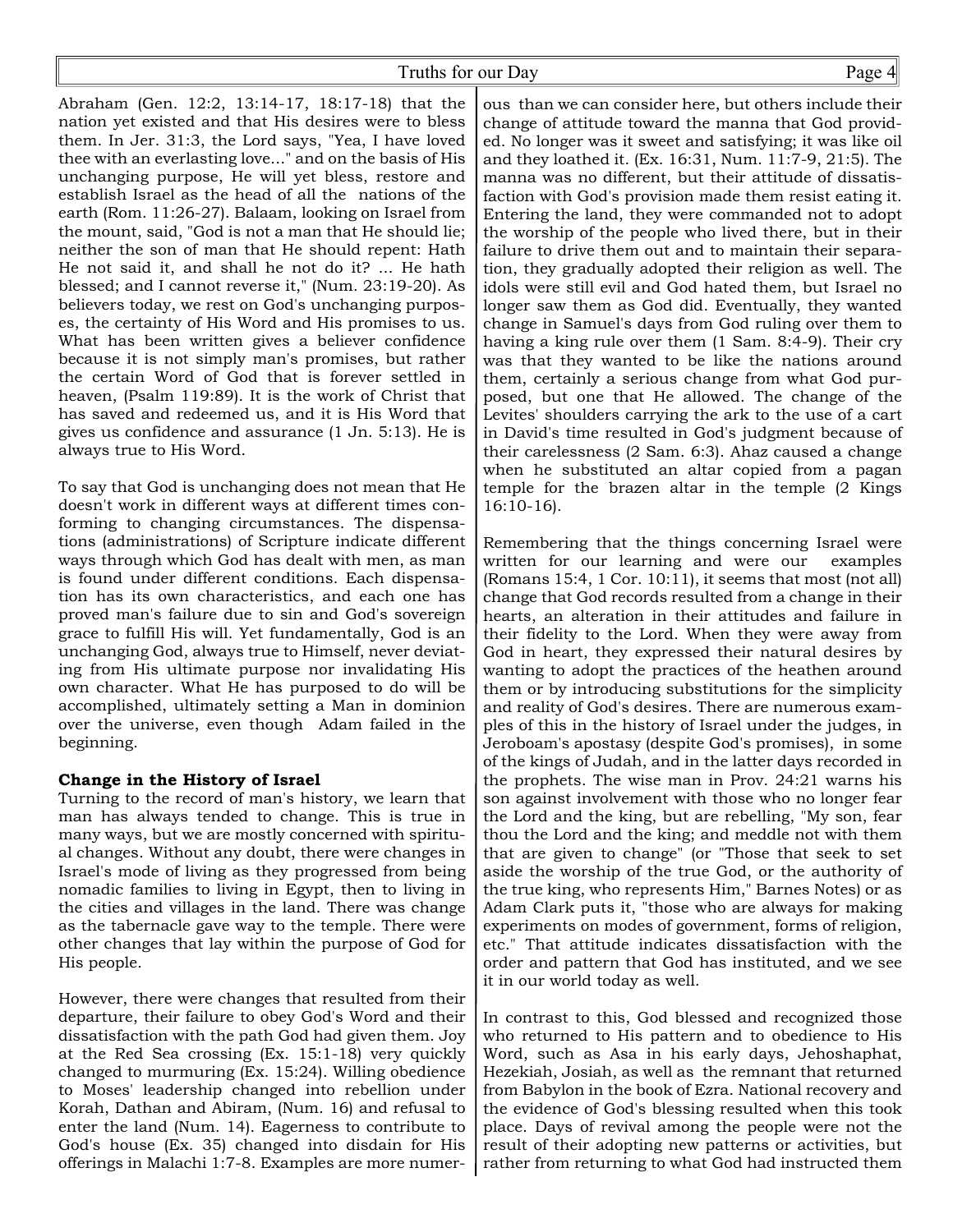to do in the beginning. This is always a characteristic of revival among God's people. E. M. Bounds said, "The Church is looking for better methods; God is looking for better men," (*Power through Prayer*). Again quoting him, "The Holy Ghost does not flow through methods, but through men ... What the Church needs today is not more machinery or better, not new organizations or more and novel methods, but men whom the Holy Ghost can use -- men of prayer, men mighty in prayer." This is true in every day. Flashy innovations or methods that appeal to the flesh (whether sinners or saints) are not God's way, nor do they result in the blessing that we long for.

#### **What changes should we make?**

Obviously, there are changes that believers or assemblies may make that still maintain faithfulness to the Scriptures and divine principles. For example, we know that God's order is that believers remember the Lord every Lord's Day (Acts 20:7, 1 Cor. 16:1-2), but the time of day, its length, and other aspects of this meeting are not legislated by God's Word, nor do we have principles involved. However, to put the Lord's Supper on another day of the week for our convenience, to "break bread" outside the fellowship of an established assembly gathering, or to substitute wafers or individual cups for the one loaf and cup, etc., would be contrary to Scripture. Space doesn't permit consideration of other examples.

What should we do today? Accepting that some changes are expected with time, and that some might be necessary, we don't want to be like those who hold old customs and practices that don't have a Scriptural foundation, such as religious groups that legislate rules forbidding their members to drive automobiles or have electricity in their homes. Such rules have no Scriptural basis and end in legalistic bondage in which rules become multiplied without reason, sometimes illogically. However, changes should be considered very seriously and Scripturally to make sure that they do not introduce compromises with Biblical principles or practices that will lead to future deterioration of Christian testimony. Changes that may seem beneficial and acceptable presently may result in future, unforeseen consequences. Some "assemblies" in the past began a downward spiral of departure when they introduced changes that certain ones desired, but which only led to further decline in principles. Changes may be justified by the use of Scripture, but those changes may not, in reality, be scriptural if they lead farther away from the truth.

#### **Suggestions**

May we suggest that any essential changes should be subject to these considerations:

1. What is the motivation for the change? Why do

we want to change? Is it for convenience, personal desires, selfish motivations? If changes are made for those reasons, will they possibly cause future changes that will only introduce more departure through following personal desires?

 2. Is the Lord genuinely leading in this direction, and is this change one that is according to His will? Searching Scripture is essential along with waiting on the Spirit of God to give definite guidance so we will know that this is not a change coming from man but from the Lord. Can we truly say that this does not violate any precept, practice or principle of God's Word?

 3. Can the assembly be in agreement in making this change? Is it simply the mind of certain ones who have more power or control in the assembly, or can the assembly truly agree? Will it add to the unity of the testimony, or will it cause underlying problems and dissent?

 4. Do we want to make this change because other "successful churches" of our world have done something similar and have had success? Are we just imitating their methods and introducing them into a local assembly because it seems to work where they have practiced it? God's assembly is never intended to be like "churches" around us. A greater emphasis on spirituality and personal exercise benefits more than superficial changes in methods or practices.

Other considerations may be involved, but we make these suggestions so that we might guard the distinctive character of a local assembly, so that each assembly might continue as a lampstand for Christ in the darkness of this world (Rev. 1:12) and as a "pillar and ground (stay) of the truth" (1 Tim. 3:15).

Change can be necessary, but not all change is good.

# **2 Timothy 2**

Steve Walvatne, West Union, IA

Paul's Second Epistle to Timothy is the last of his inspired writings. Composed in a Roman prison, it throbs with affection for Timothy, his "beloved child" in the faith (1:2). Its chief concern is for testimony in "last days," even as Paul faces his own last days upon earth. In 1 Timothy Paul wrote of "latter times" (4:1) or "late times," but conditions had worsened since then. Now it's "last days" (3:1), ones that are "uttermost" or "extreme." They're "perilous times" – "Perilous," says John Darby, "because of the 'form of godliness'" that abounds. In other words, *formality* was overshadowing *reality* even as Paul wrote.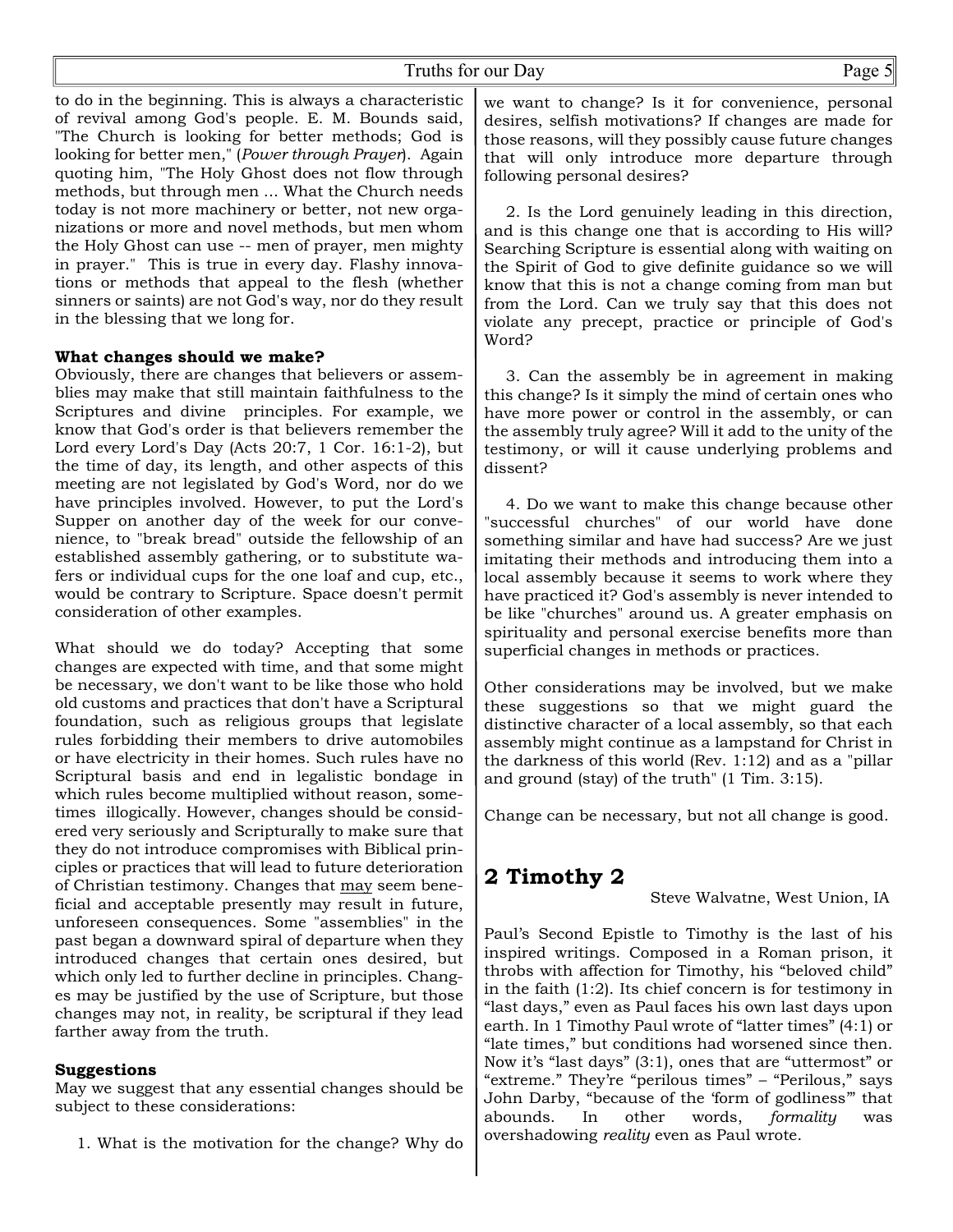There's a past, present, and future element to this epistle. Alfred Plummer refers to this in his book, *The Pastoral Epistles*: "In the first chapter the Apostle looks back over the past; in the second, he gives directions about the present; in the third he looks forward into the future. These divisions are not observed with rigidity throughout, but they hold good to a very considerable extent." That second part of Plummer's outline we'll consider here, not verse by verse, but illustration by illustration, seeking instruction for Christian workers in days which undoubtedly, are the "last days" of this age. We'll observe eight ways Paul depicted Timothy, under the headings of:

| 1. | <b>A CHILD</b>      | $\mathbf{v}.1$ |
|----|---------------------|----------------|
| 2. | A CHANNEL           | v.2            |
| 3. | <b>A COMBATANT</b>  | vv. 3, 4       |
| 4. | <b>A COMPETITOR</b> | v.5            |
| 5. | <b>A CULTIVATOR</b> | v.6            |
| 6. | <b>A CRAFTSMAN</b>  | v.15           |
| 7. | <b>A CONTAINER</b>  | vv.20, 21      |
| 8. | <b>A COUNSELOR</b>  | vv.24, 25      |
|    |                     |                |

#### **A CHILD**

*"Thou therefore, my child, be strong in the grace which [is] in Christ Jesus"* (v.1; JND).

Timothy's timidity, Asian abandonment, and the examples of Paul and Onesiphorus in chapter 1, lead to this exhortation from Paul. He addresses "my child," not "my son" as in the AV. At conversion, saints become both the children and the sons of God instantly, but there's a difference in emphasis. "Child" emphasizes family relationship, while "son" emphasizes family rank and responsibility ("sonship," as in Eph. 1:5).

Paul thinks of Timothy as a father would. His words express concern and tenderness, knowing Timothy will soon be fatherless. The young man must be "strengthened" ("continually empowered," *Jamieson, Fausset, and Brown*) in the abundant outworking of God's grace if he's to prevail in "last days." John encouraged the same: "And now, little children, abide in Him…" (1 Jn. 2:28).

This was no mere sentiment from Paul. His own life gave testimony to these words. To the Philippians he wrote: "I can do all things through Christ which strengtheneth me" (Php. 4:13). Timothy would appreciate Paul's example and concern. Doubtless, as the years passed, he read and reread these exhortations, drawing fresh sustenance from them. And with those years, he himself would prove their wisdom, as he found the strength for service not in self, but in his God.

The abundant grace of God remains the power source of every Christian worker yet. But its energy must be tapped. This requires a dependent spirit along with earnest supplication for divine enablement. Carnal assertion and gadgetry will never work, "for without Me, ye can do nothing" (Jn. 15:5). But refusing human ingenuity for heavenly sovereignty comes hard. Just as we once struggled to obtain salvation by our own efforts, so now, we often struggle with spiritual issues in our own strength. May David's attitude be our attitude: "My voice shalt thou hear in the morning, O Lord; in the morning will I direct my prayer unto Thee, and will **look up**" (Ps. 5:3).

#### **A CHANNEL**

*"And the things that thou hast heard of me among many witnesses, the same commit thou to faithful men, who shall be able to teach others also"* (v.2).

Paul wanted Timothy to be a channel – a conduit of truth. He wasn't to stop truth's flow, but see that what he had learned from Paul was passed along to "trustworthy" men who in turn would dispense it to the next generation of believers. The requirement was steep. He was to transmit *exactly* what had been given him ("the same"), to individuals *expressly* qualified to receive and communicate it.

A clean channel only conducts what flows into it. It alters nothing. So it is with faithful men. They impart Scriptural truth, "in season, out of season" (4:2), holding nothing back. While gift is good, faithfulness is better. "As the cold of snow in the time of harvest, so is a faithful messenger to them that send him: for he refresheth the soul of his masters" (Pr. 25:13).

Unclean channels were increasing in Paul's day and Timothy's would only get worse. False teachers were corrupting the stream of sound doctrine, overthrowing "the faith of some" (v.18). Timothy was to shun their "irreverent," "useless" talk (v.16), for like cancer, it gnawed at the soul of its victims. But contrariwise, "The words of the Lord are pure words: as silver tried in a furnace of earth, purified seven times" (Ps. 12:6). Christian workers do well in staying close to the Scriptures. Infinite truth can reside in the smallest word (e.g. "*so*": Jn. 3:16; Heb. 2:3; etc.), and the slightest deviation from Scriptural terminology can distort the intended meaning. "In these days," said John Heading, "there is much slipshod quoting of the Scriptures as if anything will do. Modern translations do not help in this matter" (*Daily Bible Readings*). May the Lord raise up clear channels, who like Ezra and his associates, "read in the Book of the Law of God *distinctly*, and gave the sense, and caused them to understand the reading" (Neh. 8:8).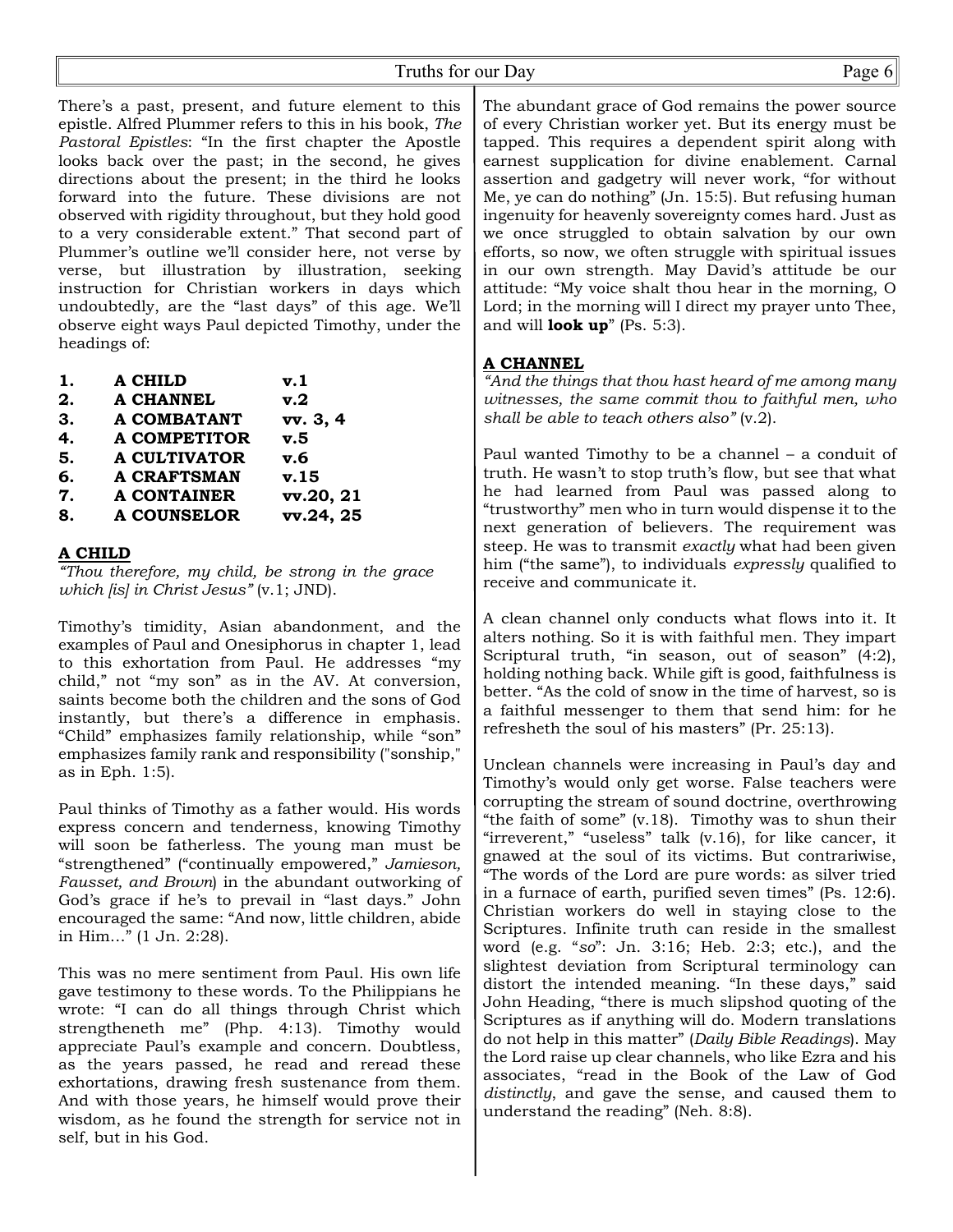### **A COMBATANT**

*"Thou therefore endure hardness, as a good soldier of Jesus Christ. No man that warreth entangleth himself with the affairs of this life; that he may please him who hath chosen him to be a soldier*" (vv.3, 4).

In this metaphor, Paul exhorts Timothy to *suffering* and *separation*. Verse 3 literally reads: "Take thy share in suffering as a good soldier of Christ Jesus." Paul didn't need to convince Timothy that a spiritual battle raged; Timothy knew full well what the apostle and fellow saints were facing. What he did need, however, was encouragement to suffer for righteousness' sake (Matt. 5:10; 1 Pet. 3:14). A good soldier endures all manner of pain, suffering, and distress. Sometimes the strain is mental, sometimes physical. It may involve captivity or death. How tempting to evade such unpleasantness: to let others bear the brunt of combat! "No!" says Paul. "Take thy share in suffering as a good soldier." "For our light affliction, which is but for a moment, worketh for us a far more exceeding and eternal weight of glory" (2 Cor. 4:17).

The "praiseworthy" combatant is no traitor to the heavenly cause. He refuses to compromise in the face of reproach. He wears the Christian insignia proudly. Worldly attitudes, activities, and adornment are beneath the dignity of the standard he bears. Ah Demas! If only you'd been praiseworthy, and not left Paul "in the lurch" when he needed you most! Ah Corinthians! How could you "reign as kings" while fellow brethren were being martyred? (1 Cor. 4:8, 9).

Too many lose focus. They get distracted and forfeit heaven's commendation. Good combatants concentrate; they "avoid absorption" (H. Harvey: *Commentary on the Pastoral Epistles*) in things that dull the spirit. Legitimate attention is one thing, entanglement is another. Stephen Ambrose illustrates the soldier's dedication in his book, *The Supreme Commander*. Its subject, General Dwight D. Eisenhower, received notice of his father's death while serving at the War Department in Washington D.C. during World War II. Writes Ambrose:

> *"Eisenhower confessed that he felt terrible. 'I should like so much to be with my mother these few days.' He could not, for 'we're at war! And the war is not soft – it has no time to indulge even the deepest and most sacred emotions.' On March 11* [1942] *his father was buried. For thirty minutes Eisenhower closed his office door and shut off all business, 'to have that much time by myself, to think of him'…At 7:30 p.m. Eisenhower noted simply, 'I love my Dad,' closed his office, and went home.*

*'I haven't the heart to go on tonight.'"*

#### **A COMPETITOR**

*"And if a man also strive for masteries, yet is he not crowned, except he strive lawfully"* (v.5).

To "strive for masteries" meant to contend in the public games. These Grecian contests were huge throughout Greece and Paul frequently derived spiritual lessons from them. Athletes strove for the laurel wreath (the victor's crown), but as Paul notes, they had to "strive lawfully." There were rules to observe and obey. "'No rules, no wreath' was the order of the day," writes John Stott in *The Message of 2 Timothy*.

In like manner, Christian workers have rules too. This is Paul's point. Though not under Law, the spiritual competitor is not lawless. The Scriptures set forth many principles and precepts that govern the spiritual contender. "Cheaters" will be exposed and disqualified. Paul trembled at this and buffeted his body, bringing it into subjection, "lest that by any means, when [he had] preached to others, [he himself] should be a castaway (disqualified, disapproved)" (1 Cor. 9:27).

At a recent marathon in London, the crown for "fastest pensioner" went to a 69-year-old man. Six weeks later, he was stripped of the honor when judges discovered he'd taken a shortcut, clipping 10 miles off a 26 mile course. Some spiritual contenders do the same. They circumvent Scripture believing that the ends justify the means. But the Lord is watching. No competitor will mistakenly don a victor's crown at the Judgment Seat of Christ. There, the Lord will "bring to light the hidden things of darkness, and will make manifest the counsels of the hearts" (1 Cor. 4:5). God's irrevocable principle is, "See…that thou make ("do") all things according to the pattern…" (Heb. 8:5).

#### **A CULTIVATOR**

*"The husbandman that laboureth must be first to partake of the fruits"* (v.6).

Paul's word for "labor" captures the essence of a cultivator's work. It denotes "constant, exhausting, manual labor" (C. Spicq: *Theological Lexicon of the New Testament*). Paul knew what this was. As an experienced Christian cultivator, he could say without boasting, "I have labored more abundantly than they all" (1 Cor. 15:10, referring to other apostles). Unlike the hypocrites who "have their reward" (Matt. 6), the Christian cultivator toils unseen. Yet he is seen, for "the eyes of the Lord are in every place, beholding the evil and the good" (Pr. 15:3).

Fruit, however, needs time to mature, so the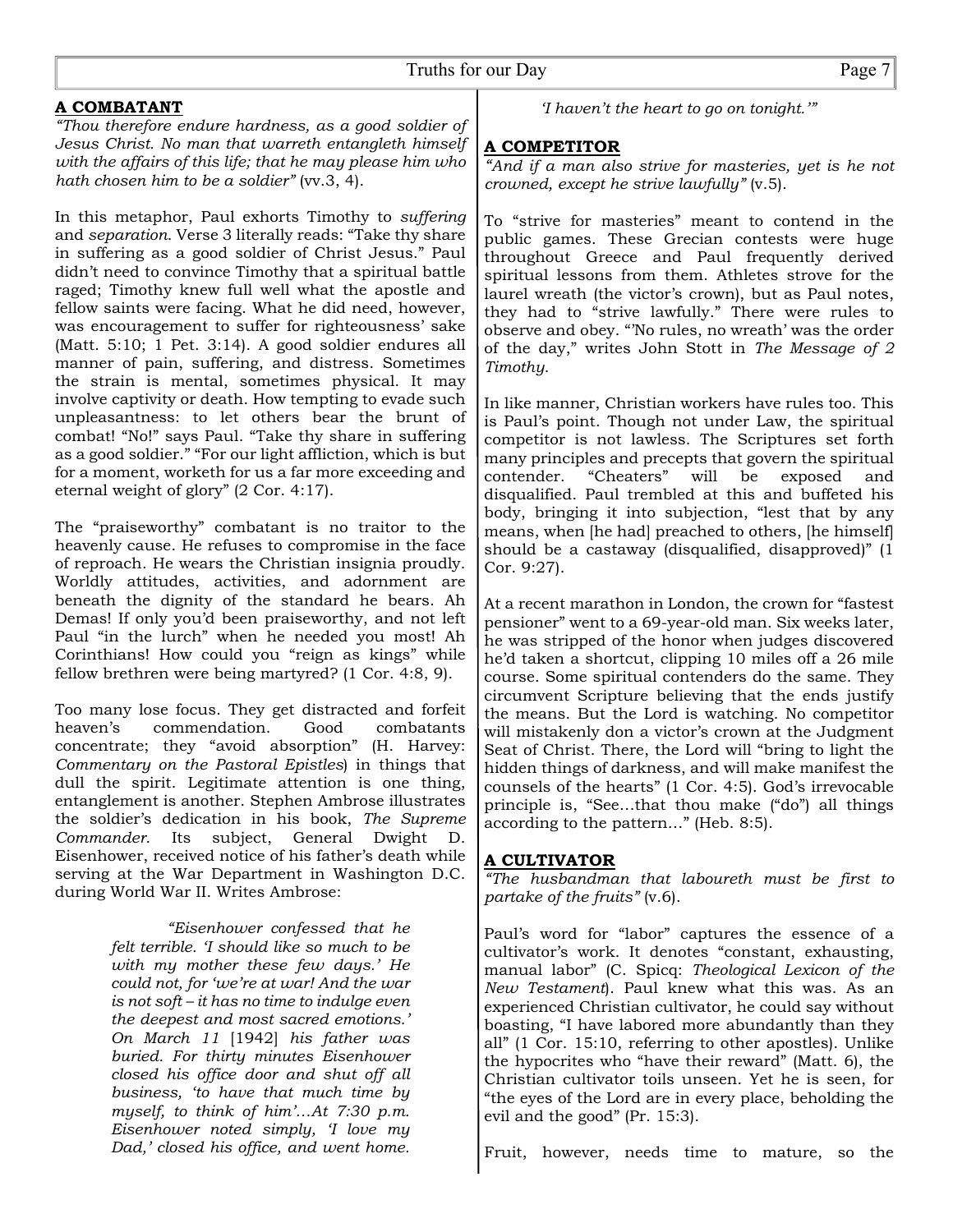husbandman looks ahead. With patience, he anticipates the harvest, that day when he'll have first claim to the fruit. "Beyond warfare is victory, beyond athletic effort a prize, and beyond agricultural labor, a crop" (Barrett; *The Pastoral* Epistles). So too with Christian cultivators. Said the Preacher: "Cast thy bread upon the waters, for thou shalt find it after many days" (Ecc. 11:1). Brian Currie's comment in *What the Bible Teaches: Ecclesiastes*, merits extended quoting here:

> *"The labour of prayer, the hours spent in the study of God's Word, the sacrifices made to visit the shut-in saints, whether the cost is physical, mental, financial, or social, will all be more than adequately rewarded when [God] is heard to say, 'Well done, thou good and faithful servant…enter thou into the joy of thy lord' (Matt. 25:21-23). The problem to be faced in all this is the time period between sowing and harvesting, but faith grasps the delightful promise, 'Thou shalt find it.'"*

Good Christian cultivators also tend their own field. They're not "be-alls" or "do-alls" who regularly "go-all" over. They labor, year in and year out in a divinely portioned sphere. That field may be large – often it is small – but they stick with it, seeking to "fulfill [their] ministry" (2 Tim. 4:5) to the glory of God. And what do they reap? Fruit. Fruit that abounds to their account (Php. 4:17), and which promotes the deepest of affection – "My brethren, dearly beloved and longed for, my joy and crown" (Php. 4:1).

#### **A CRAFTSMAN**

*"Strive diligently to present thyself approved to God, a workman that has not to be ashamed, cutting in a straight line the Word of Truth"* (v.15; JND).

In contrast to Hymenaeus and Philetus in verse 17, Paul wanted Timothy to be a skilled worker. Their erroneous efforts were subverting the faith of some, demanding disapproval. Timothy was to eschew such workmanship. All rough-cuts, miss-cuts, or shortcuts with the Word of God were inexcusable. His cuts were to be straight; he was to handle the Scriptures aright. "For we are not as many," said Paul, "which corrupt the Word of God: but as of sincerity, but as of God, in the sight of God speak we in Christ" (2 Cor. 2:17). A true spiritual craftsman "takes each section of truth and fits it into its correct position as a mason does a stone, allowing no part to usurp an undue place and so knock the whole structure out of balance" (William Barclay: *The Daily Study Bible Series*).

Unacceptable workmanship among Christian workers will increase in "last days," due partially to a diminished appetite for "sound doctrine" by professing saints (4:3, 4). Many will "heap" to themselves teachers that will tickle their ears, preaching only what they want to hear. The word "heap" anticipates a "pile" or abundant supply of such teachers. Paul raised this alert in Acts 20:29, 30. It's reminiscent of Israel's inhabitants, who said to the prophets, "Prophesy not unto us right things, speak unto us smooth things, prophesy deceits" (Isa. 30:10). If this be our cry, both craftsman and congregation will suffer loss at the Judgment Seat of Christ, when the discerning eye of God tries every man's work, "of what sort it is" (1 Cor. 3:13). How awful to be "ashamed" in that day!

#### **A CONTAINER**

*"But in a great house there are not only vessels of gold and of silver, but also of wood and of earth; and some to honour, and some to dishonor. If a man therefore purge himself of these, he shall be a vessel unto honour, sanctified, and meet for the Master's use, and prepared unto every good work"* (vv.20, 21).

In these two verses, Paul visualizes a splendorous house possessed of costly and common vessels. The gold and silver containers had one use, the wood and clay another. To be used, however, they had to be honorable, or as the context implies, clean. So the Christian worker: if he's to be filled for spiritual service, he'll have to be clean. While all believers are positionally clean at conversion, the practical "purging" of daily defilement is necessary, as conveyed in John 13. The word for "purging" occurred earlier in 1 Corinthians 5:7, where the assembly was responsible to "purge" unclean leaven from its midst. Here though, it's individual purging, which if done consistently, would limit the need for assembly purging.

Three things mark purged Christians. First, *capability* for service: they're "sanctified" or "set apart" for divine purpose. Then *suitability*: they're "meet" or "fit" for the Master's use. And lastly, *availability*: they're "prepared" or "ready" for every excellent work.

Are we clean? Or, is the container defiled by a sinful residue? "Wherewithal shall a young man cleanse his way? By taking heed thereto according to Thy Word" (Ps. 119:9). Are we available? Or, is the container filled with fleshly pursuit? "Set your affection on things above, not on things on the earth" (Col. 3:2). However commendable our cause, its outcome will be marred if the flesh remains unjudged. May we seek like Timothy, to be clean containers in "last days."

#### **A COUNSELOR**

*"And the servant of the Lord must not strive, but be gentle unto all men, apt to teach, patient, in meekness instructing those that oppose themselves; if God perad-*